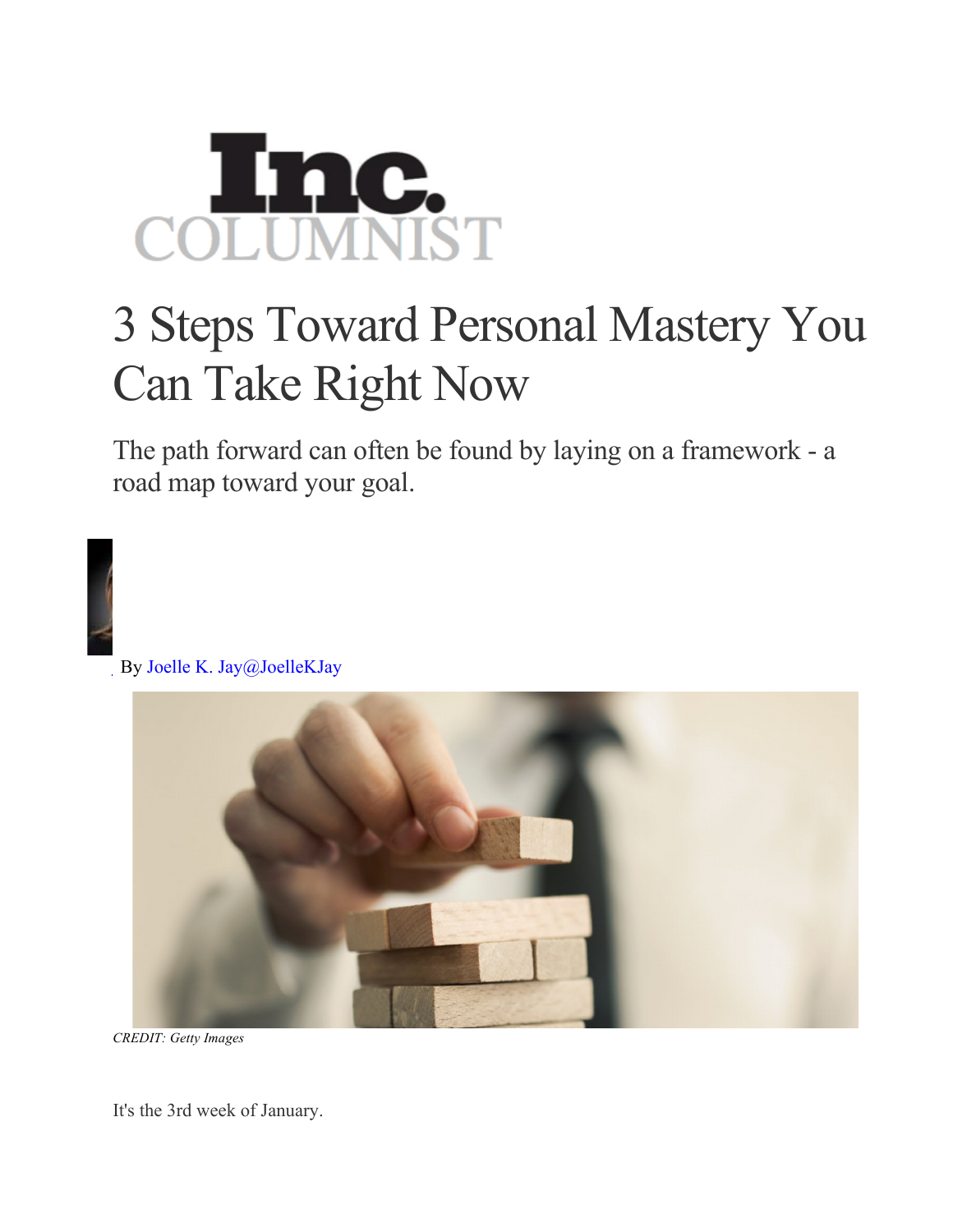## How's that New Year's Resolution going?

In my last column I discussed three challenges that every successful CEO and entrepreneur has faced when it comes to personal mastery: Procrastination, fear of visibility, running out of steam or giving up before you see the results you're looking for, and how to overcome them. This idea came about from a recent conversation I had with my fellow leadership coach, Dawn Grossart, when we compared our experiences with leaders we've coached and came to the same conclusion: Most people are trying to achieve personal mastery, but most just lack the framework.

When it comes to creating a framework for how to achieve personal mastery, try this exercise that you can do right now.

The path forward can often be found by laying on a framework - a road map toward your goal. Maybe you know where you are, and you know where you want to go, but you don't know how to get there. The way to fill in that crucial middle step is to create a frame work so you can be methodical about how to actually move forward.

Identify what you want. And this is the time which you call this revision but in your personal life it's just being able to answer the question: "What do you want?"

Focus on that. Prioritizing what you want is a practice compared to just wanting it but being really busy and stressed in the rest of your life, and so you never get to it.

Take action. If you have those first two items, vision and focus, now you can put pen to paper and identify your action plan. That can take the form of the good old fashion to-do list, or a more sophisticated version of an action plan that helps to prioritize your action.

From there you suddenly shift into moving forward. Those three pieces I call a "cycle of action." Once you have a solid framework together from the three steps above you can start layering in the pieces that are going to help you accelerate progress.

Identify your strengths, and think about how can you use your strength to achieve your goal. Revisit your values and think about how you can tackle the three steps above in a way that is right for you this will make you feel like you've succeeded long before you've even achieved all of your goal. It will be a fulfilling and exciting process for you because it's aligned to who you are and what you want.

When you know how to identify where you want to go, you can develop a plan to get there. That's personal mastery, and it's how you get to be a better leader while also leading a better life.